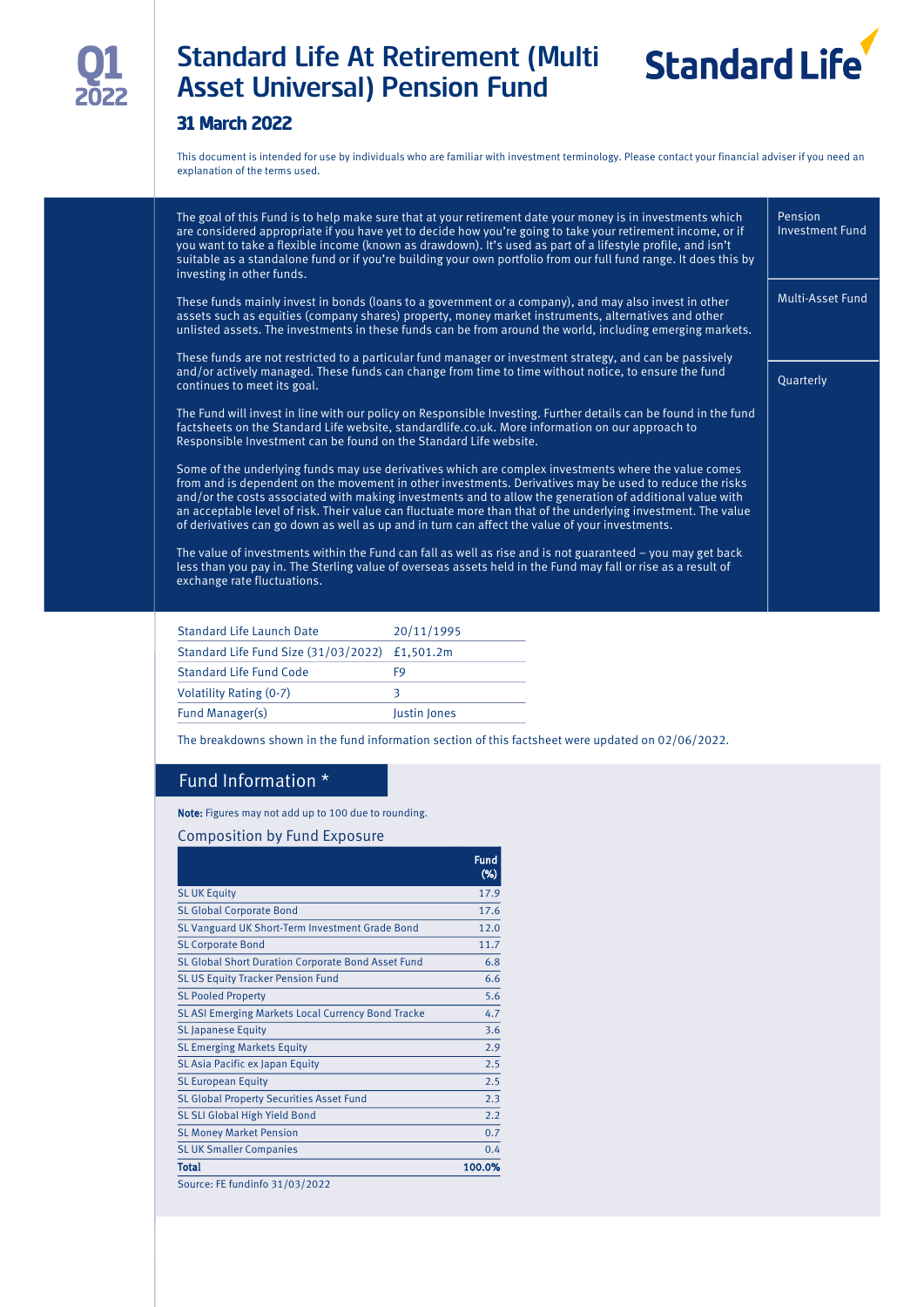## Fund Performance \*

#### Year on Year

Source: FE fundinfo

|                                                                            | Year to | Year to | Year to<br>31/03/2022 (%) 31/03/2021 (%) 31/03/2020 (%) 31/03/2019 (%) 31/03/2018 (%) | Year to: | Year to |
|----------------------------------------------------------------------------|---------|---------|---------------------------------------------------------------------------------------|----------|---------|
| Standard Life At Retirement (Multi<br><b>Asset Universal) Pension Fund</b> | 1.0     | 15.7    | $-6.0$                                                                                | 3.7      | $-2.9$  |

### Performance



Figures quoted are calculated over the stated period on a bid to bid basis with gross income reinvested and are based on units which contain an Annual Management Charge (AMC) of 1.00% and Additional Expenses of 0.04%, i.e. a Total Fund Charge of 1.04%. For the relevant charges on your policy, including any rebates or discounts that may apply, please refer to your policy documentation.

■ Standard Life At Retirement (Multi Asset Universal) Pension Fund

#### Cumulative Performance

Source: FE fundinfo

|                                                                     | 3 Months (%) | $1$ Year $(\%)$ | 3 Years (%) | 5 Years (%) |
|---------------------------------------------------------------------|--------------|-----------------|-------------|-------------|
| Standard Life At Retirement (Multi Asset<br>Universal) Pension Fund | $-3.3$       | 1.0             | 9.8         | 10.5        |

Note(s): The information shown relates to the past. Past performance is not a guide to the future. The value of your investment can go down as well as up. For the relevant charges on your policy please refer to your policy documentation.

Where a fund holds overseas assets the Sterling value of these assets may rise and fall as a result of exchange rate fluctuations.

Definition(s): Volatility Rating - The volatility rating of a fund indicates how much the fund price might move compared to other funds. The higher the volatility rating, the less stable the fund price is likely to be. You can use this to help you decide how much risk you're comfortable taking with your investments. Volatility ratings are calculated on a scale of 0-7.

Money Market - may include bank and building society deposits, other money market instruments such as Certificates of Deposits (CDs),Floating Rate Notes (FRNs) including Asset Backed Securities (ABSs), Money Market Funds and allowances for tax, dividends and interest due if appropriate.

Please note that this fund changed its investment mix, objective and name in December 2017. Before this change the fund invested mainly in long-term UK Government bonds and the per formance before this date reflects this investment mix.